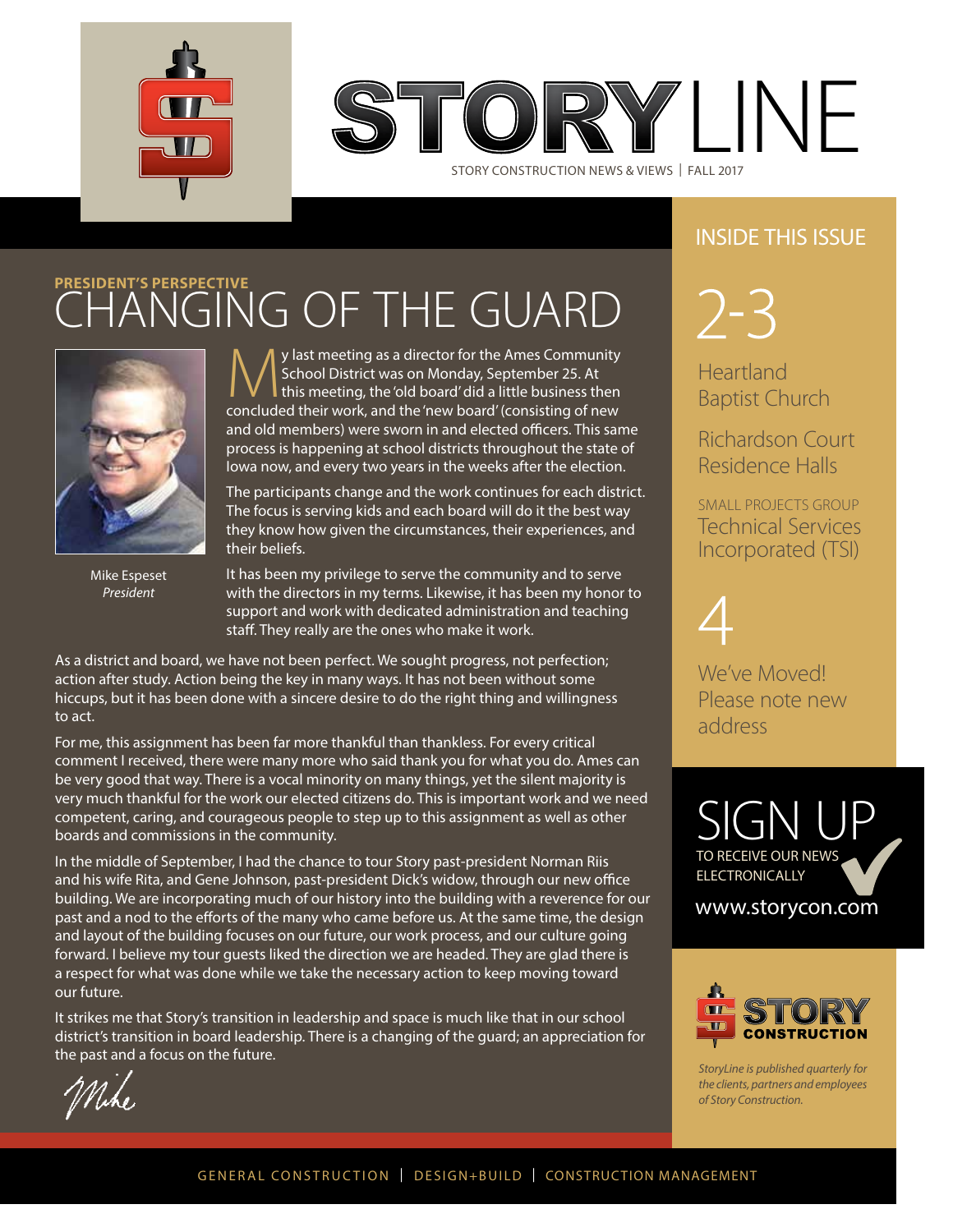

**CLIENT** 

Heartland Baptist Church

DELIVERY METHOD

General Contractor

ARCHITECT

Roseland Mackey Harris

PROJECT MANAGER

Adam Papesh

PROJECT SUPERINTENDENT

Matt Schwering

PROJECT SIZE

43,300 SF

YEAR COMPLETED

Building Shell November 2016; Interior July 2017

## HEARTLAND BAPTIST CHURCH **SETTLES INTO NEW AMES CHURCH**

eartland Baptist Church's 43,300 square foot structure at the corner of Stange<br>
Road and Bloomington Road in North Ames is hard to miss. The church features<br>
a prominent steeple, standing tall and easily visible among its Road and Bloomington Road in North Ames is hard to miss. The church features church's exterior is a patchwork of stone, setting it apart from other buildings in the area. Subtler to the naked eye is the fact that the building outline is designed in the shape of a cross.

The church began the building process with a groundbreaking in March 2016. The "shell" of the structure was built by Story Construction; however, much of the interior and finishing work was performed by talented congregation members and friends of Heartland Baptist Church.

"This project is a unique project from a general contracting standpoint," says project manager Adam Papesh. "Our scope of work only included the shell of the building. All interior finishes, mechanical, plumbing, and electrical were performed by others through the owner."

The church is a two-story building with partial basement of 7,500 SF. Story's involvement included basement excavation and backfill, concrete foundations, and grade beams. In addition, Story placed concrete slab on grade in the basement and ground level, and slab on deck for ground level and second level as well as structural steel, structural steel metal studs for exterior walls, exterior sheathing, weather proofing, masonry wainscot and the elevator shaft. Story was also responsible for the Centurion stone veneer, metal truss, sheathing, and metal shingles. In addition, Story helped Heartland Baptist Church coordinate the elevator and MEP rough-ins.

Heartland Baptist conducted their first Sunday services in their new church on July 2, 2017, with approximately 500 people in attendance. After many months of hard work, Pastor Randy Abell reports that now that the congregation is in the new church building, using the maintenance building and the picnic shelter, they are thoroughly enjoying their new church property.

On July 9, one week after their initial Sunday worship, the church held their grand opening and ribbon cutting. July 30 was Appreciation Sunday, focused on recognizing those involved in the building of the church. Each company with an employee in attendance on Appreciation Sunday was recognized and everyone associated with that company was thanked during the service. Pastor Randy Abell says, "Some of you actually worked on our site, some made deliveries, some provided supplies and materials, some services and advice. And we are so appreciative of you and want you to know how thankful we are for you."

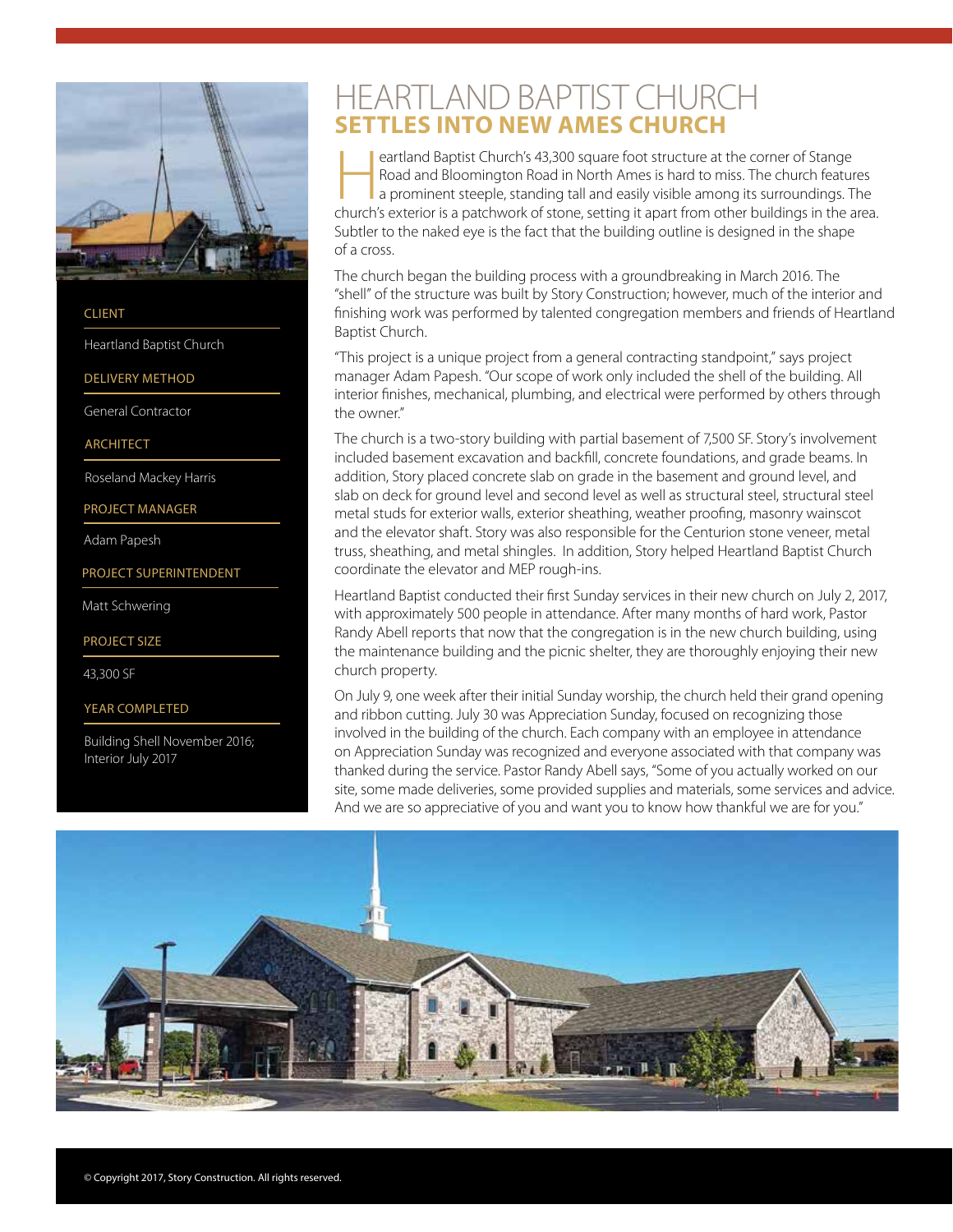#### CLIENT

Iowa State University

#### DELIVERY METHOD

Construction Manager – Agent

#### ARCHITECT

Haila ASP

- PROJECT MANAGER
- Scott Kutchen

#### PROJECT SUPERINTENDENT

Stevan Massa

#### PROJECT ENGINEER

Jon Hand

#### YEAR COMPLETED

August 2017

## **BUSY SUMMER AT ISU'S**  RICHARDSON COURT RESIDENCE HALLS

ix of ISU's Richard Court residence halls are receiving a bit of a face lift. Built in the 1900s,<br>Barton, Freeman, Lyon, Birch, Welch, and Roberts are undergoing renovation of all restroom<br>facilities. The project will be c ix of ISU's Richard Court residence halls are receiving a bit of a face lift. Built in the 1900s, Barton, Freeman, Lyon, Birch, Welch, and Roberts are undergoing renovation of all restroom facilities. The project will be completed in two phases. This summer Story completed the first will be completed in summer 2018. Each phase is being completed while the residence halls are unoccupied during summer breaks. The turnaround is quick for the amount of demolition and subsequent renovation. This work in Barton and Freeman began as soon as the students left on

May 8 and was completed by July 31, ready for their return for fall semester. That means 59 working days for six bathrooms on three floors.

The scope of the project includes the demolition of existing bathrooms and portion of adjacent residence room to construct new, larger bathroom. The new bathrooms incorporate full height gypsum partitions and doors for individual, private showers and toilets. As is typical with any building of this era, minor structural and fire protection revisions are also being performed as well as some replacement of sanitary piping, among other upgrades.

The success of projects like this – with very quick turnaround and a timeline that leaves little room in the schedule to "make up" days – depends heavily on Story's operating system for pre-construction and construction: Construction Production 2.0. For more information on CP2.0, read the white paper at www.storycon.com.





## **STORY'S SMALL PROJECTS GROUP**  RENOVATES TECHNICAL SERVICES INCORPORATED (TSI)

L ocated at 57006 241st Street in Ames, TSI is a full-service manufacturer of custom automation equipment. They have been in business since 1977 and sought to upgrade their existing facility. Goals of the project included making the entrance and surrounding offices more



inviting and functional.

 The project scope included demolition of the existing second floor office space and mezzanine to create a new two-story office layout with a two-story entry space, interior vestibule, reception and waiting area, new restrooms, and meeting rooms. The exterior of the building received new metal siding over the existing siding and a new aluminum storefront and windows for both the first and second floors.

 Story's Small Projects Group started the project in mid-April and completed the renovation in July.

### CLIENT

Technical Services, Inc.

#### DELIVERY METHOD

Design+Build

ARCHITECT

Story Design, Ltd.

PROJECT MANAGER

Randy Cummings

PROJECT SUPERINTENDENT

Ron North

YEAR COMPLETED

July 2017